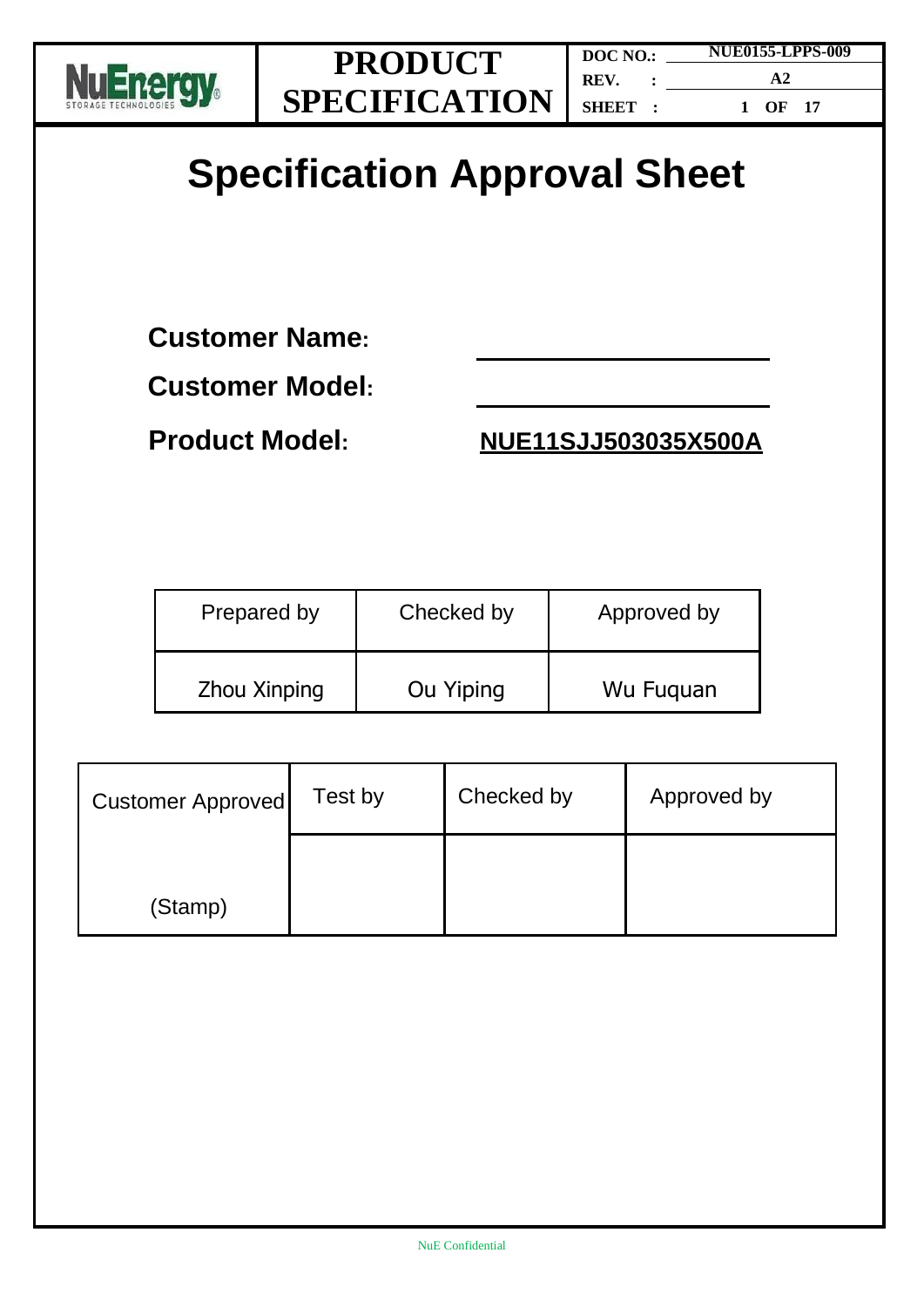

**DOC NO.: NUE0155-LPPS-009 REV. : SHEET : A2 2 OF 17**

| <b>Revision</b> | <b>Description</b> | <b>Date</b> | Approval |
|-----------------|--------------------|-------------|----------|
|                 |                    |             |          |
| A <sub>0</sub>  | New release        | 2017-02-23  | WF       |
| A <sub>1</sub>  | Update<br>Capacity | 2017-02-24  | WF       |
| A2              | Update 3           | 2017-03-01  | WF       |
|                 |                    |             |          |
|                 |                    |             |          |
|                 |                    |             |          |
|                 |                    |             |          |
|                 |                    |             |          |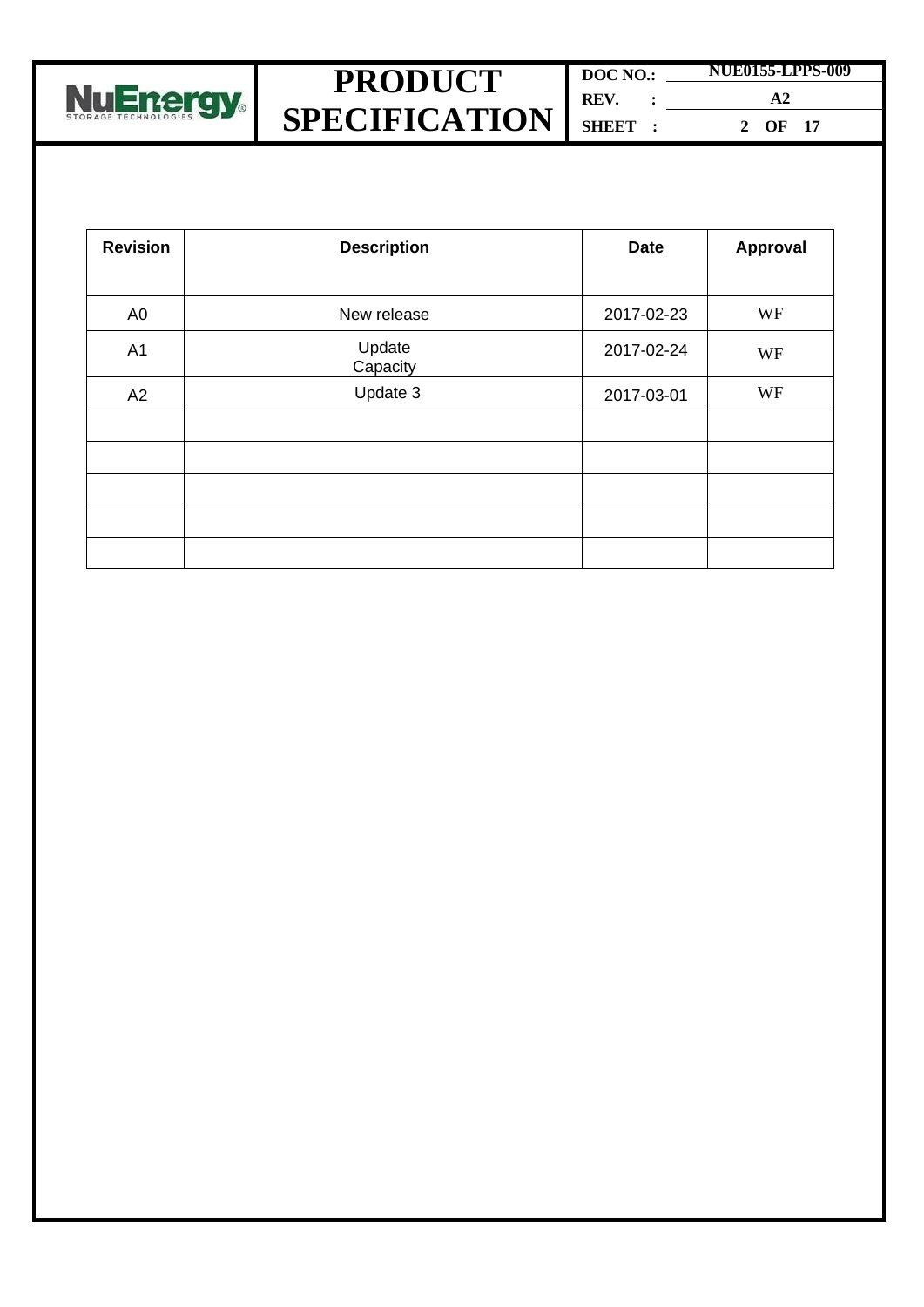

**DOC NO.: REV. : SHEET : NUE0155-LPPS-009 A2 3 OF 17**

## **Contents**

- 1. Scope
- 2. Product basic information
- 3. Battery Outline Drawing
- 4. Electrical characteristics
- 5. Condition adapting characteristics
- 6. Cell safety performance
- 7. Battery safety performance
- 8. Others
- 9. Testing requirements
- 10. Electrical Characteristics
- 11. Cell
- 12. Electric Protect Features
- 13. Schematic circuit diagram
- 14. PCB Parts List BOM
- 15. PCB Layout PCB
- 16. Package
- 17. Warranty, Battery Precautions and Safety Instructions Customer Inquiry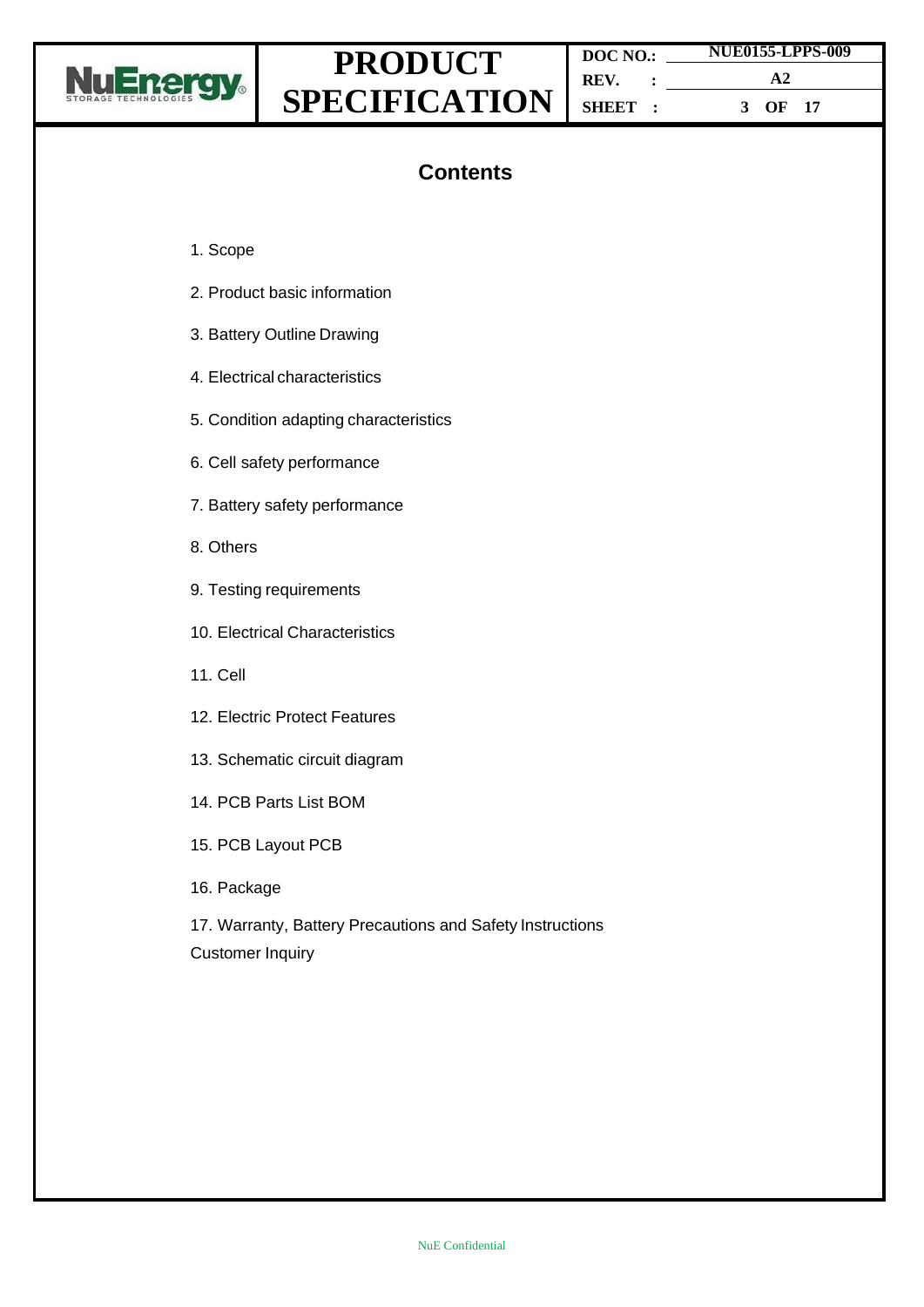

| DOC NO.        |  | <b>NUE0155-LPPS-009</b> |  |  |
|----------------|--|-------------------------|--|--|
| REV.           |  | $\mathbf{A}$ 2.         |  |  |
| <b>SHEET :</b> |  | OF 17<br>4              |  |  |

#### **1. Scope**

The specification shall be applied to Lithium-ion Polymer (LIP) rechargeable battery pack which is provided by NuEnergy Storage Technologies LLC**.**

#### **Reference standard**

GB/T 18287-2013IEC/EN61960UL1642

#### **2. Product basic information**

| <b>Items</b>                            | <b>Parameter</b>                                             |                         |  |
|-----------------------------------------|--------------------------------------------------------------|-------------------------|--|
| <b>Battery model</b>                    | 503035                                                       |                         |  |
| Design scheme                           | S-8261ABJMD-G3JT2x+8205                                      |                         |  |
| Nominal voltage                         | 3.7V                                                         |                         |  |
| Minimum capacity                        | 500mAh (0.2C discharge)                                      |                         |  |
| Typical capacity                        | 550mAh (0.2C discharge)                                      |                         |  |
| Charging voltage                        | 4.20V                                                        |                         |  |
| Discharging cut-off voltage             | 3.0V                                                         |                         |  |
| Standard charging                       | 0.2C/4.20V                                                   |                         |  |
| Max charging                            | 1.0C/4.20V                                                   |                         |  |
| Standard discharging                    | 0.2C/3.0V                                                    |                         |  |
| Max discharging                         | 1.0C/3.0V                                                    |                         |  |
| Weight                                  | Appr. 9.2g                                                   |                         |  |
| Shipment voltage                        | $≥3.95V$                                                     |                         |  |
| Battery pack impedance                  | ≤190mΩ                                                       |                         |  |
|                                         | Charging: $0^{\circ}$ C ~ 45°C                               |                         |  |
| Operating temperature                   | Discharging: -20°C ~60°C                                     |                         |  |
| Storage (At 50% SOC and specified temp, | $-10^{\circ}$ C $-25^{\circ}$ C                              | (12 months, ≥85%)       |  |
| recoverable capacity in % vs time.)     | -10 $\degree$ C ~45 $\degree$ C                              | $(6$ months,<br>≥85%    |  |
|                                         | -10 $\textdegree$ C~55 $\textdegree$ C                       | $≥90%$ )<br>$(1$ month, |  |
|                                         | $20\pm5\degree$ C is the recommended storage temperature     |                         |  |
|                                         | There should not be any remarkable scratches, cracks, bolts, |                         |  |
|                                         | cauterization, deformations, swelling, leakage and so on, on |                         |  |
| Visual Inspection                       | the surface of the cell.                                     |                         |  |
|                                         |                                                              |                         |  |
|                                         |                                                              |                         |  |
|                                         |                                                              |                         |  |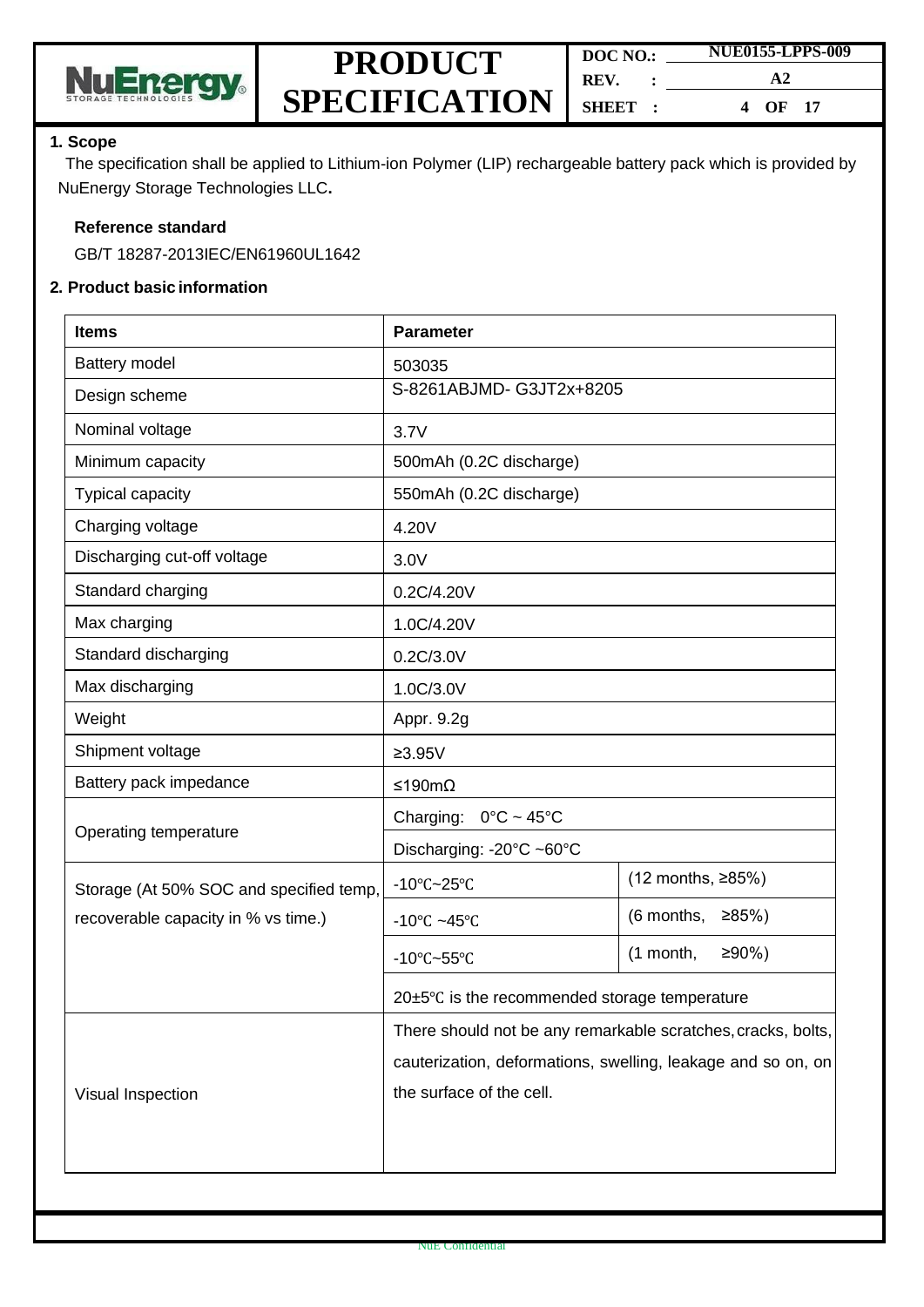

|         | <b>BOM (Bill of Materials)</b> |                      |     |             |  |
|---------|--------------------------------|----------------------|-----|-------------|--|
|         | <b>Material Name</b>           | Specification        | Qty | Remark      |  |
| N<br>O. |                                |                      |     |             |  |
|         | Cell                           | 503035/500mAh/3.7V   |     | <b>RoHS</b> |  |
| 2       | Protection board               | PCB503035-17         |     | <b>RoHS</b> |  |
|         |                                | Red Wire UL1571#28   |     | <b>RoHS</b> |  |
| 3       | Wire                           | Black Wire UL1571#28 |     | <b>RoHS</b> |  |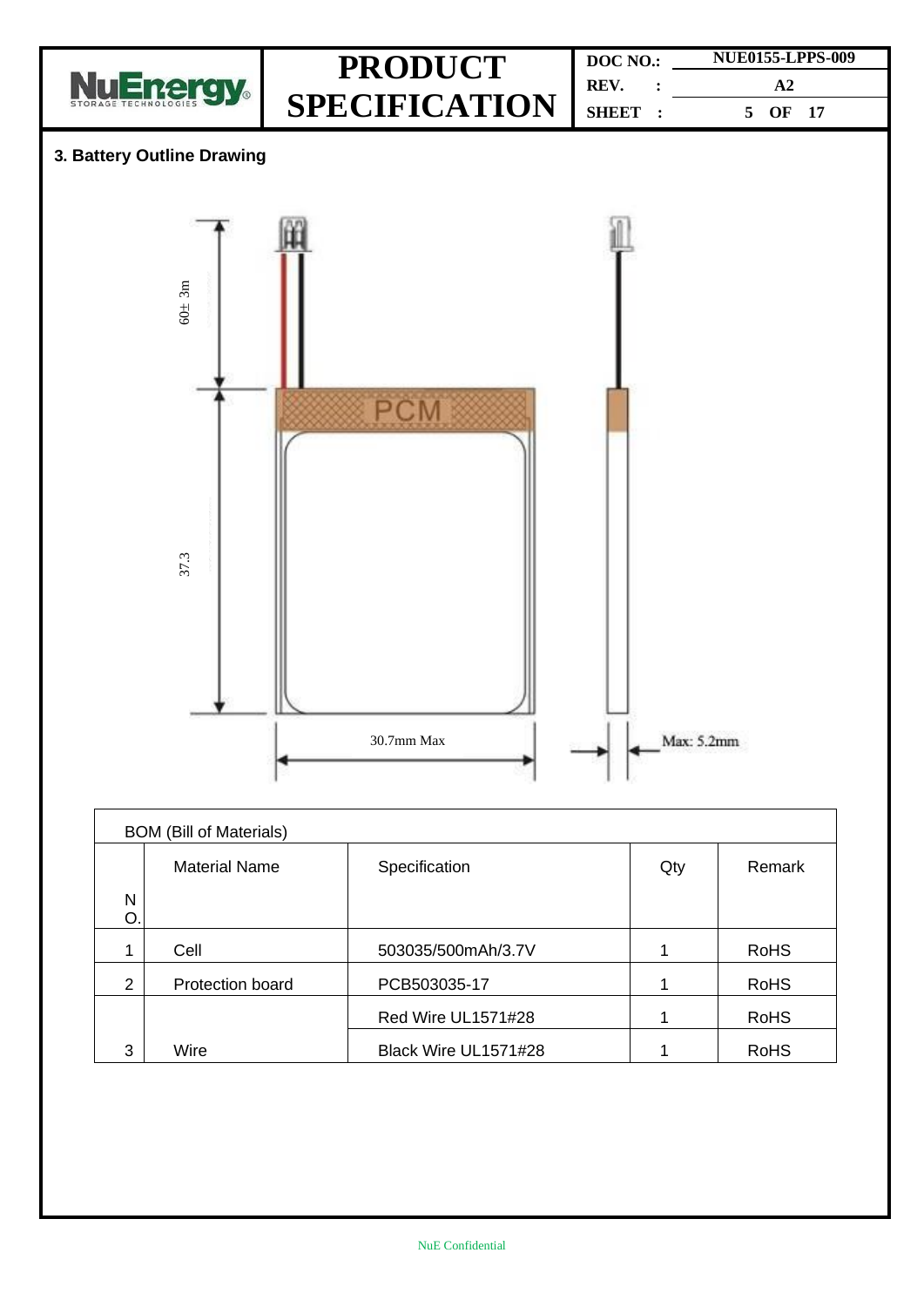

#### **4. Electrical characteristics**

| No.            | <b>Items</b>              | <b>Test Method</b>                                                                                                                                                     | <b>Criteria</b> |
|----------------|---------------------------|------------------------------------------------------------------------------------------------------------------------------------------------------------------------|-----------------|
| 1              | <b>Standard Charge</b>    | Charging the cell initially with constant current at 0.2C<br>and then with constant voltage at 4.20V till charge current<br>declines to 0.02C.                         | N/A             |
| $\overline{2}$ | <b>Minimal Capacity</b>   | The capacity means the discharge capacity of the cell,<br>which is measured with discharge current of 0.2C with<br>3.0V cut-off voltage after the standard charge.     | $\geq 500$ mAh  |
| 3              | Charge/Discharge<br>Cycle | The capacity on 0.2C discharge shall be measured after<br>500 cycles of 0.2C charge and discharge at 23±2°C.                                                           | Capacity≥80%    |
| 4              | Retention<br>Capability   | After full charging, storing the battery 28 days with 20 $\pm$<br>5°C condition, and then staying 1 hours with discharge<br>current of 0.2C till 3.0V cut-off voltage. | Capacity≥85%    |

### ※ **Typical capacity**

The capacity means the average discharge capacity of the cell, which is measured with discharge

current of 0.2C with 3.0V cut-off voltage after the standard charge at 23±2℃ environment temperature,

unit: mAh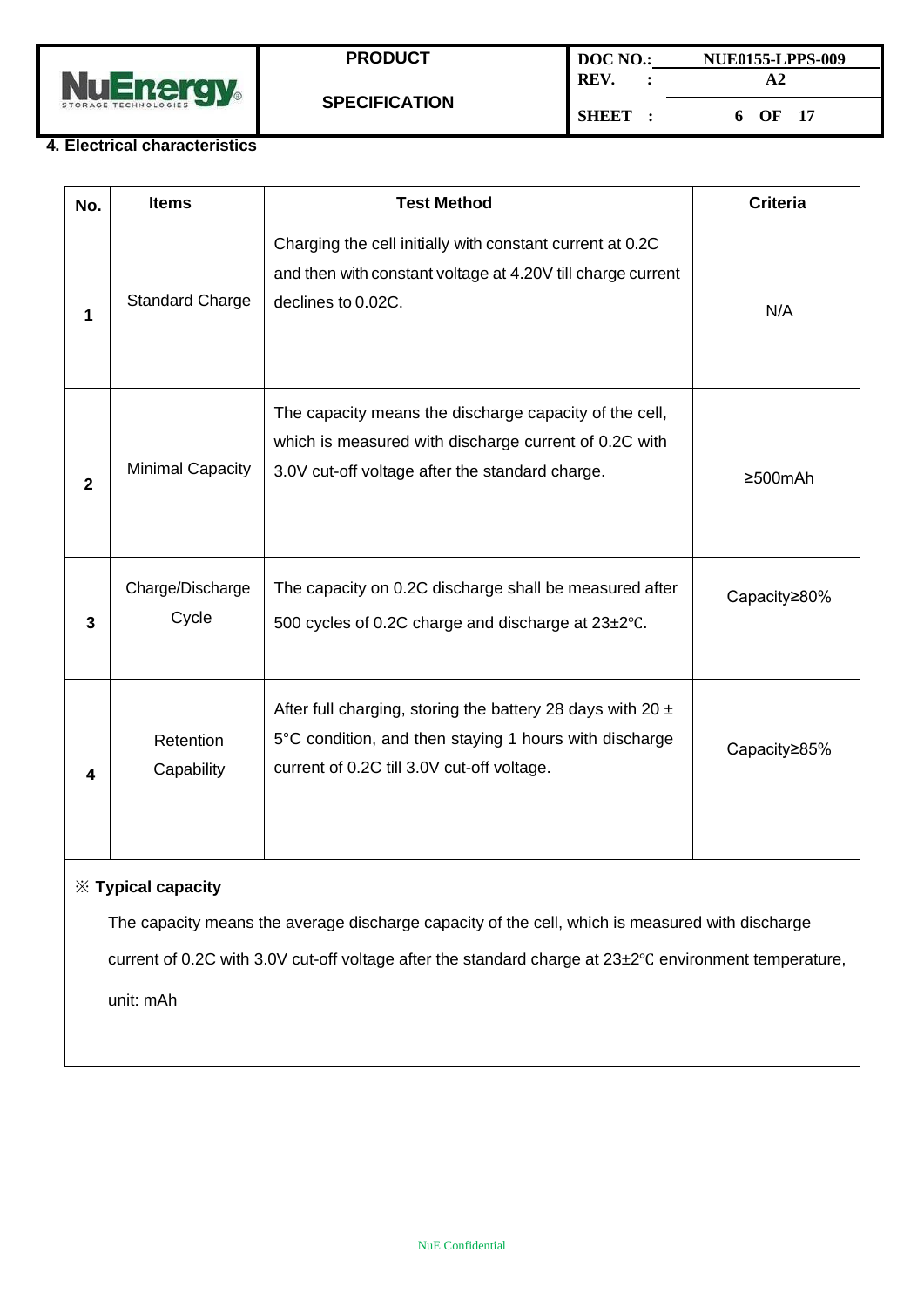

**SPECIFICATION**

**SHEET : 7 OF 17**

#### **5. Condition adapting characteristics**

| No. | <b>Items</b>                                | <b>Test Method</b>                                                                                                                                                                                                                           | <b>Criteria</b>                                                                                                                          |
|-----|---------------------------------------------|----------------------------------------------------------------------------------------------------------------------------------------------------------------------------------------------------------------------------------------------|------------------------------------------------------------------------------------------------------------------------------------------|
| 1   | Constant<br>temperature<br>and Humidity     | After standard charging, put cell into the box that the<br>temperature is 40±2°C and the humidity ranges<br>between 9095% for 48 hours, then put it at 23±2°C for 2<br>hours, then discharge with current of 0.2C to the cut-off<br>voltage. | No distortion, no rust, no<br>leakage, no venting, no<br>rupture, no fire, no<br>explosion, the discharge<br>time is not less than 3hrs. |
| 2   | <b>High Temperature</b><br>Performance Test | After full charging, put the cell into box with high<br>temperature of $55^{\circ}$ C $\pm 2^{\circ}$ C for 2h, then discharge with<br>current of 1.0C to the cut-off voltage.                                                               | No distortion, no rupture, no<br>fire, no smoke or leakage<br>Discharge time≥51min                                                       |
| 3   | Low Temperature<br>Performance Test         | After full charging, put the cell into box with low<br>temperature of $-10\pm2\degree$ C for $16\sim24h$ , then discharge with<br>current of 0.2C to the cut-off voltage.                                                                    | No distortion, no rupture, no<br>fire, smoke or leakage<br>Discharge time≥3h                                                             |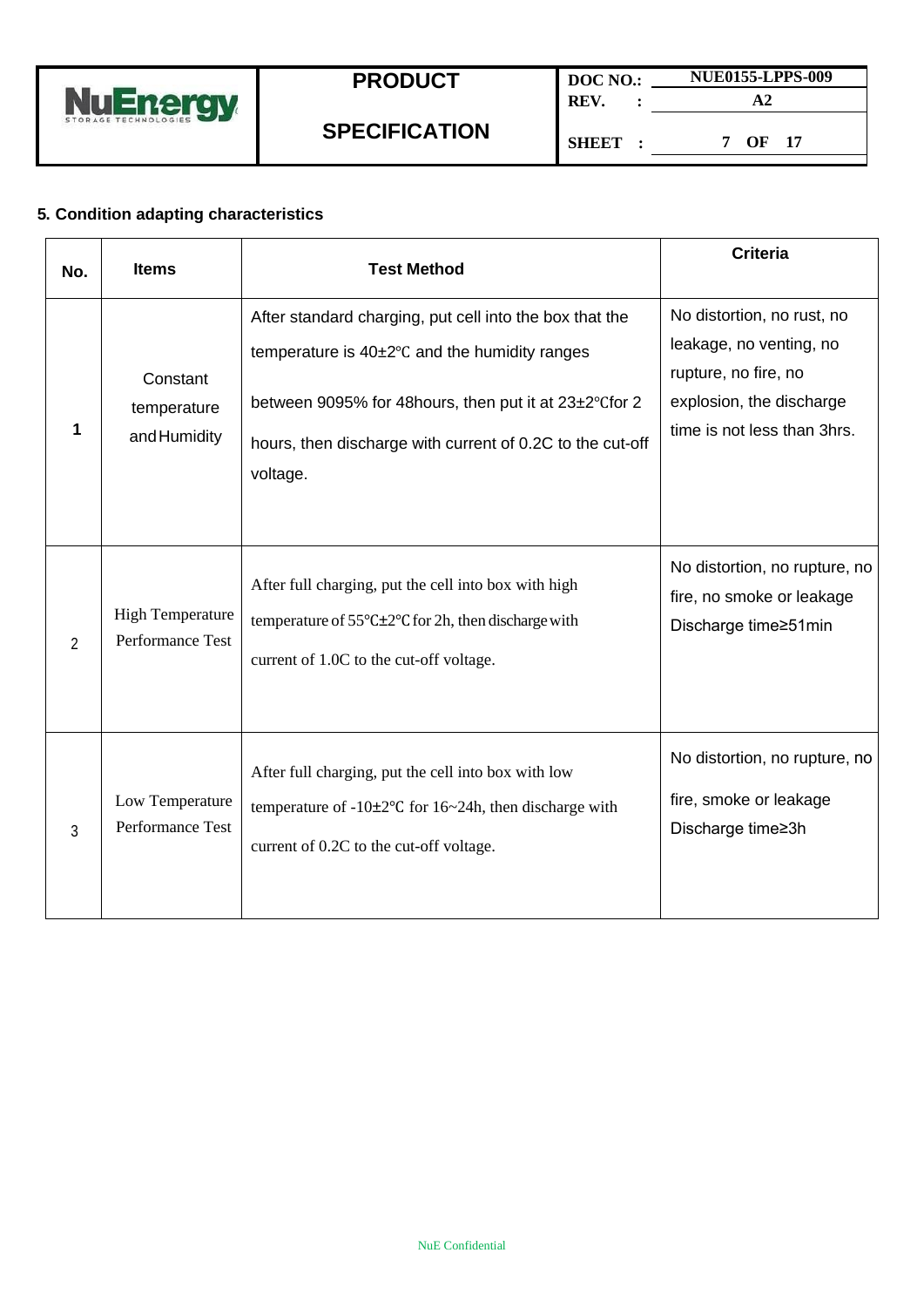

#### **6. Cell safety performance**

| No. | <b>Items</b>                                                                                                                                                                                                                            | <b>Test Method</b>                                                                                                                                                                                                                       | <b>Criteria</b>           |
|-----|-----------------------------------------------------------------------------------------------------------------------------------------------------------------------------------------------------------------------------------------|------------------------------------------------------------------------------------------------------------------------------------------------------------------------------------------------------------------------------------------|---------------------------|
| 1   | Cell<br>Overcharge                                                                                                                                                                                                                      | After discharge to limit voltage, charged at constant current<br>of 3C and constant voltage of 4.6V, While voltage reaches to<br>the max, if charging continued over 7 hours or temperature<br>is 20% less than the top, close the test. | No explosion and no fire. |
| 2   | Cell terminals are short-circuited to discharged state less<br>External<br>than 0.1V or longer time with a resistance of $50 \text{m}\Omega$ or less.<br>Short-circuit<br>Tests are to be conducted at room temperature.<br><b>Test</b> |                                                                                                                                                                                                                                          | No explosion and no fire. |
| 3   | Over-<br>Discharge<br><b>Test</b>                                                                                                                                                                                                       | Cell is discharged at a current of 1C rate for 2.5 hours. (If<br>current stops by safety or passive circuit on the battery, test<br>is finished).                                                                                        | No explosion and no fire. |
| 4   | Crush between two flat plates. Applied force is about 13kN.<br><b>Crush Test</b>                                                                                                                                                        |                                                                                                                                                                                                                                          | No explosion and no fire. |
| 5   | Impact Test                                                                                                                                                                                                                             | Impact between bar (15.8mm diameter) and 9.1Kg falling<br>material (at a height of 6.1cm). Bar is laid across the center<br>of the test sample.                                                                                          | No explosion and no fire. |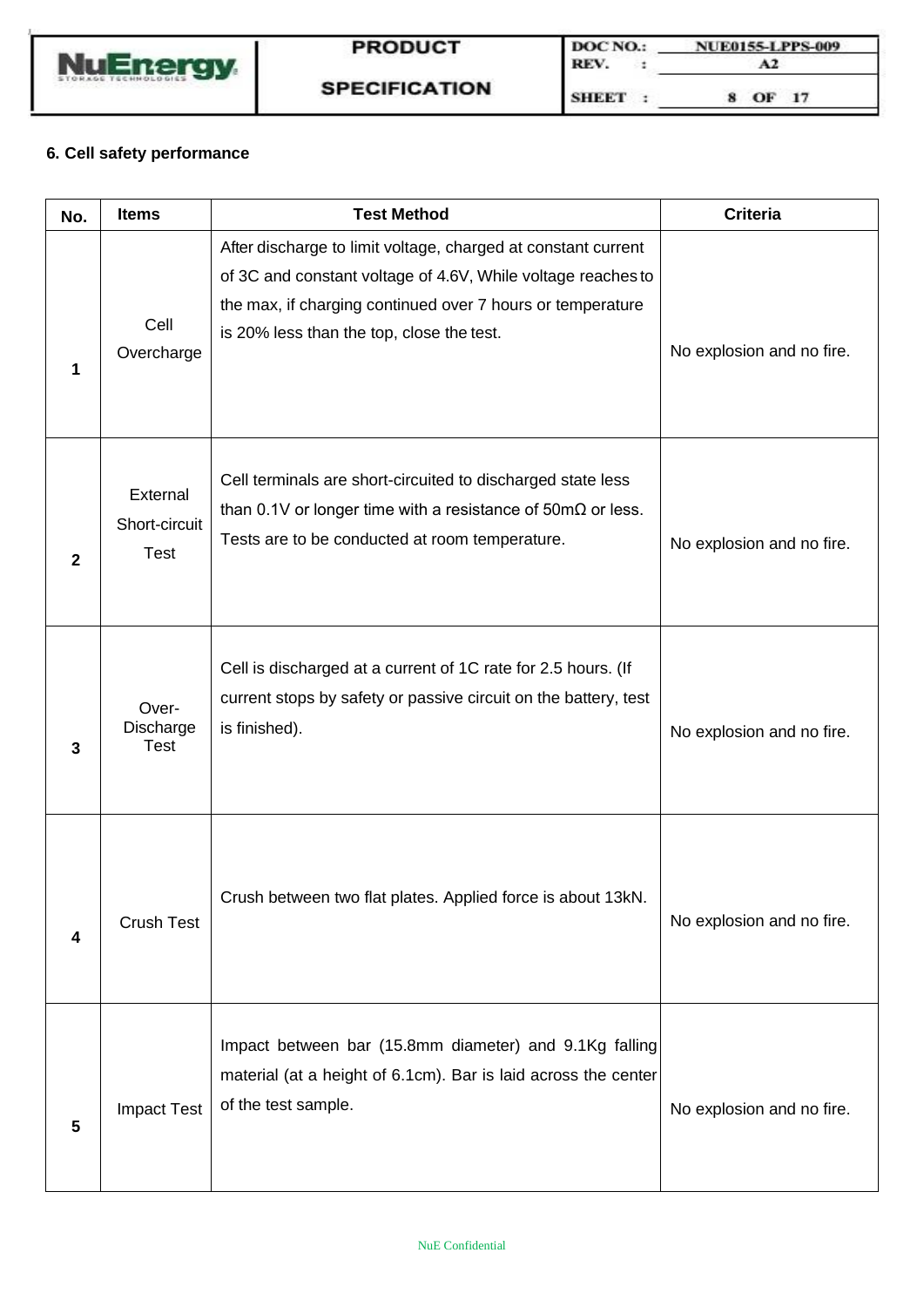|   |                      |                                                                                                                                                                                                                                                                                                      | <b>PRODUCT</b>                                                                                                                                                                                                             | DOC NO.:                              | <b>NUE0155-LPPS-009</b>                         |
|---|----------------------|------------------------------------------------------------------------------------------------------------------------------------------------------------------------------------------------------------------------------------------------------------------------------------------------------|----------------------------------------------------------------------------------------------------------------------------------------------------------------------------------------------------------------------------|---------------------------------------|-------------------------------------------------|
|   |                      |                                                                                                                                                                                                                                                                                                      |                                                                                                                                                                                                                            | REV.                                  | A <sub>2</sub>                                  |
|   |                      |                                                                                                                                                                                                                                                                                                      | <b>SPECIFICATION</b>                                                                                                                                                                                                       | <b>SHEET</b>                          | <b>OF</b><br>9<br>- 17                          |
| 6 | Drop                 |                                                                                                                                                                                                                                                                                                      | After standard charging, the cell is to be dropped from a<br>height of 1.2 meter onto a thickness of 20mm board,<br>dropped once in the positive and negative directions of<br>three mutually perpendicular X, Y, Z axes.  |                                       | No leakage, no smoke,<br>no fire, no explosion. |
| 7 | <b>Vibration Tes</b> | Fixed the fully charged cell to vibration table and subjected<br>to vibration cycling that the frequency is to be varied at the<br>rate of 1Hz per minute between 10Hz and 55Hz, the<br>excursion of the vibration is 0.8mm. The cell shall be<br>vibrated for 90 ~100 minutes per axis of XYZ axes. |                                                                                                                                                                                                                            | No explosion, no fire, no<br>leakage. |                                                 |
| 8 | Heating              |                                                                                                                                                                                                                                                                                                      | After standard charging, put cell in the baking oven and<br>start, the temperature of the oven is to be raised at a rate of<br>5±2°C per minute to a temperature of 130±2°C, remain for<br>30 minutes at that temperature. |                                       | No explosion and no fire.                       |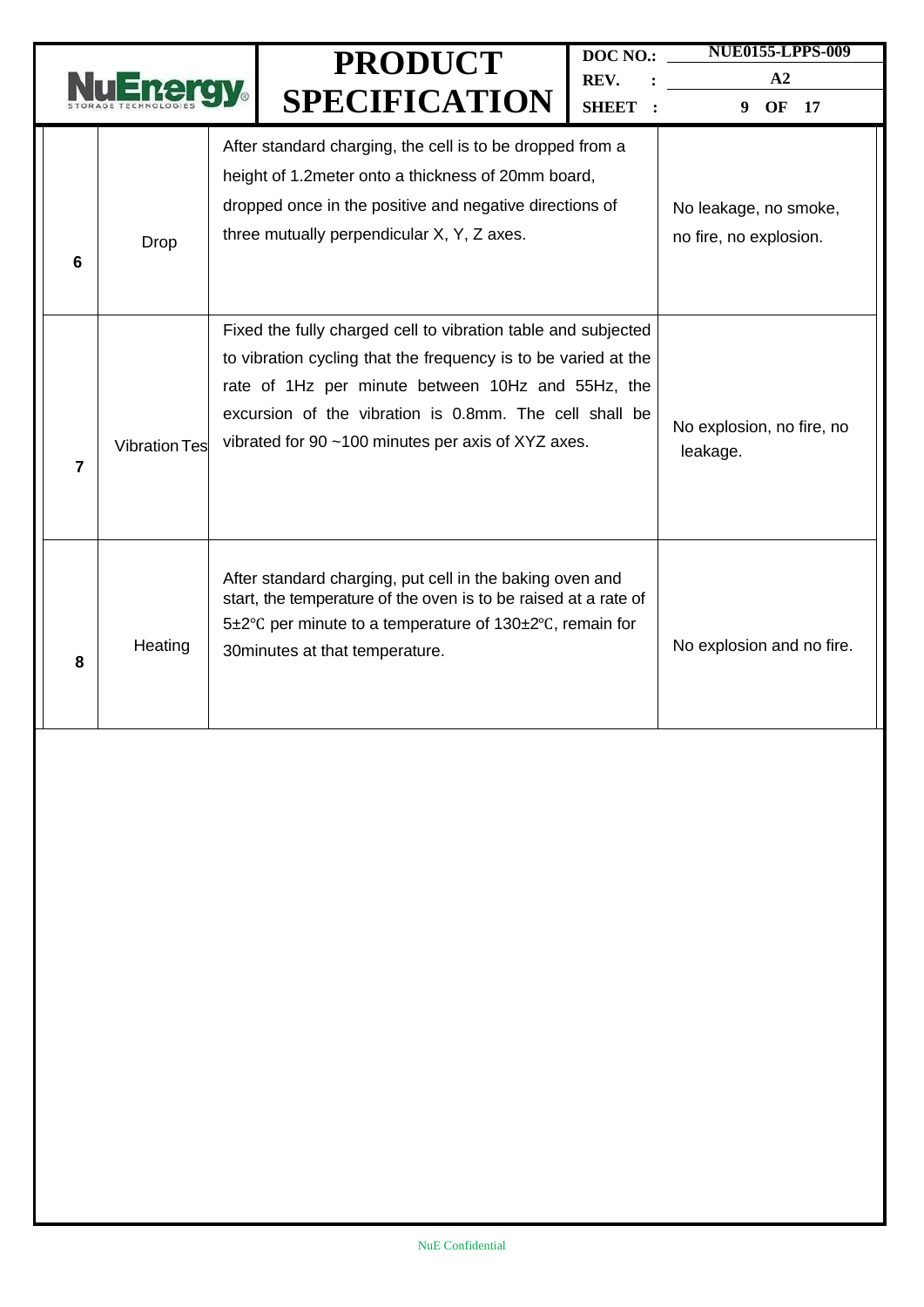

**DOC NO.: REV. : SHEET : NUE0155-LPPS-009**

**A2 10 OF 17**

#### **7. Battery safety performance**

| 1              | Overcharge<br>protection        | After battery charge finished, then charge the battery for 8<br>hours with a power which can provide 2 times more than<br>nominal voltage and 2C <sub>5</sub> A current.                                                                                | No fire, no explosion. The<br>electrical properties of<br>normal.                          |
|----------------|---------------------------------|---------------------------------------------------------------------------------------------------------------------------------------------------------------------------------------------------------------------------------------------------------|--------------------------------------------------------------------------------------------|
| $\overline{2}$ | Over<br>discharge<br>protection | After the battery is fully charged, discharge at 20±5°C<br>conditions with $0.2C_5A$ until the battery voltage drops to the<br>over discharge voltage, then discharge with a $30\Omega$ resister for<br>24 hours.                                       | No fire, no explosion. The<br>electrical properties of<br>normal.                          |
| 3              | Short<br>protection             | After standard charging, connect the positive and negative<br>terminals of the cell with copper wire having a maximum<br>resistance load of 0.1 $\Omega$ at room temperature, the test is<br>discontinued when the surface temperature lower than 10°C. | The battery shall no<br>rupture, smoke, catch fire<br>or leakage.<br>Battery Voltage ≥3.6V |

#### **8. Others**

Any matters that this specification doesn't cover should be conferred between the customer and NuE.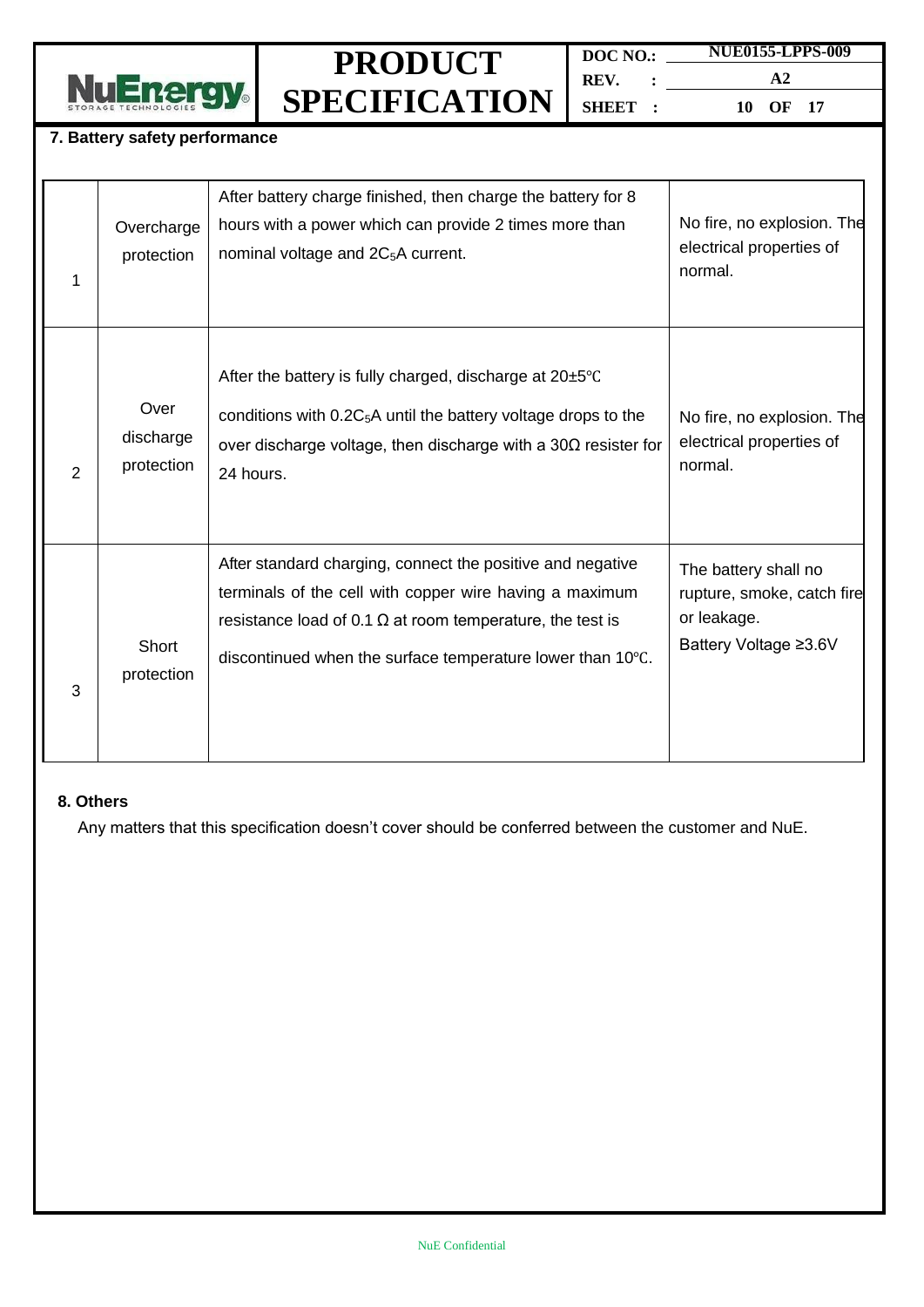

#### **9. Testing requirements**

- 1. Battery testenvironment
	- Temperature: 23±2℃

Relative humidity: 60± 20% RH

Atmospheric pressure: 86106 KPa

2. Measuring instrumentationrequirements

Voltage instrumentation requirements: Measuring the voltage meter accuracy no less than 0.5 magnitude Current instrumentation requirements: Measuring the current meter accuracy no less than 0.5 magnitude Time instrumentation requirements: Measuring the time meter accuracy no less than 0.1% Temperature instrumentation requirements: Measuring the temperature meter accuracy no less than 0.5 ℃

Impedance instrumentation requirements: Measuring impedance should by sinusoidal alternating (1 KHZ) test

#### **10. Electrical Characteristics**

- 10.1 Battery charge/discharge
	- 1. Full charged definition

With charging voltage 4.35V, current 0.2C continued to charge the battery pack, when charging current drops to 0.02C charging is terminated, shall be full charged.

#### 2. Full discharged definition

Standard discharge current 0.2 C for continuous discharge, when the voltage drops to discharge cut-off voltage 3.0V discharge is terminated, shall be full discharged.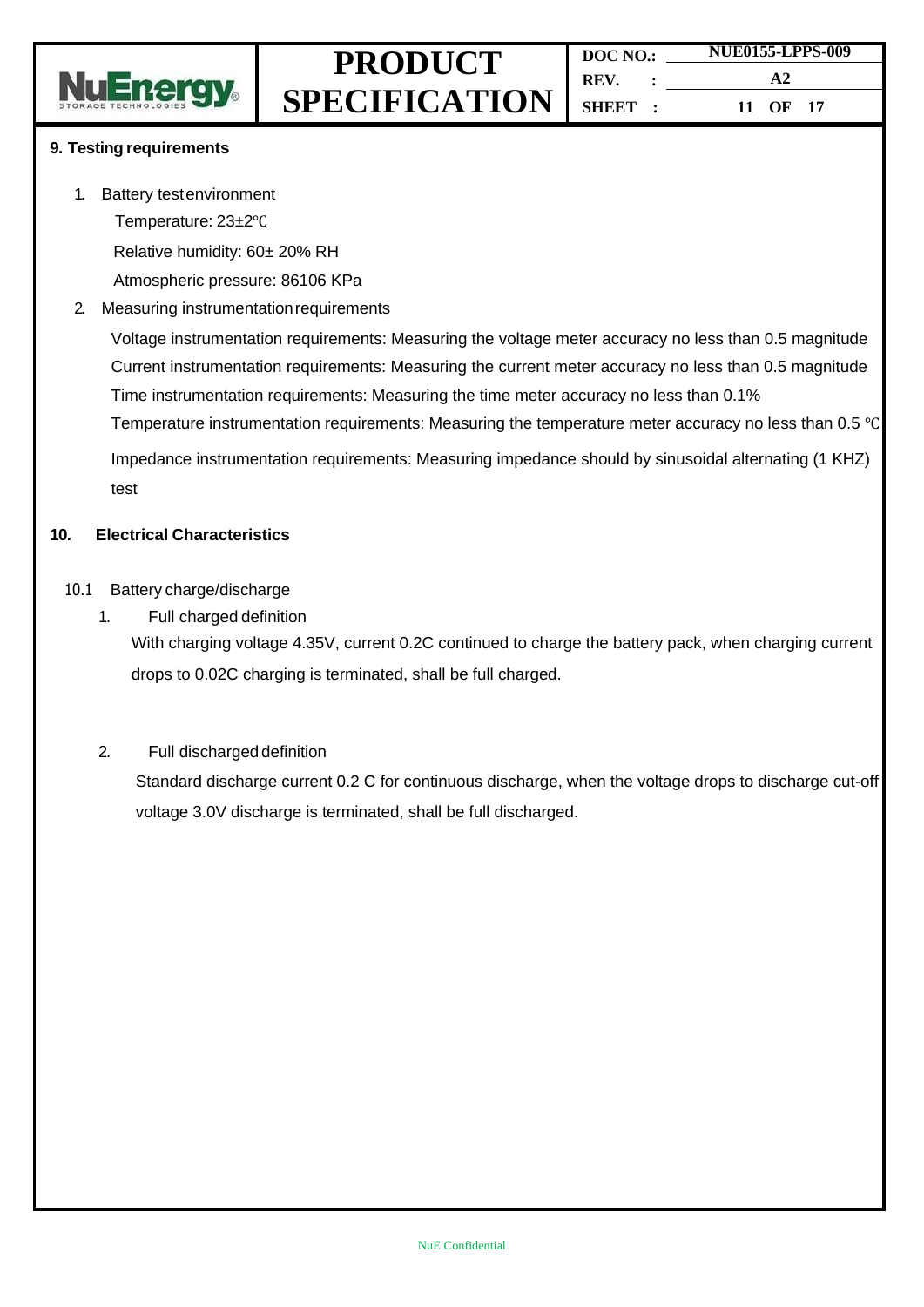

#### **11.** Cell

 $\Box$ 

11.1 Performance parameters

| <b>No</b>      | Project               |   | Specifications   | <b>Remarks</b>                        |
|----------------|-----------------------|---|------------------|---------------------------------------|
|                | Cell minimum capacity |   | 500mAh           | 0.2C discharge                        |
| $\overline{2}$ | Initial Impedance     |   | ≤90mΩ            | 1kHz AC Impedance                     |
| 3              | Nominal voltage       |   | 3.7V             |                                       |
|                |                       |   | 5.2mmMax         | <b>Thickness</b>                      |
|                | <b>Dimensions</b>     | W | 30.8mmMax        | Width                                 |
| 4              |                       |   | 35.8mmMax        | Cell length not including Tab sealant |
|                |                       | A | $17.0 \pm 2.0$ m | Distance of tab center                |
|                |                       | Β | $3.0 + 0.2$ mm   | Tab width                             |

#### 11.2 Cell outline drawing

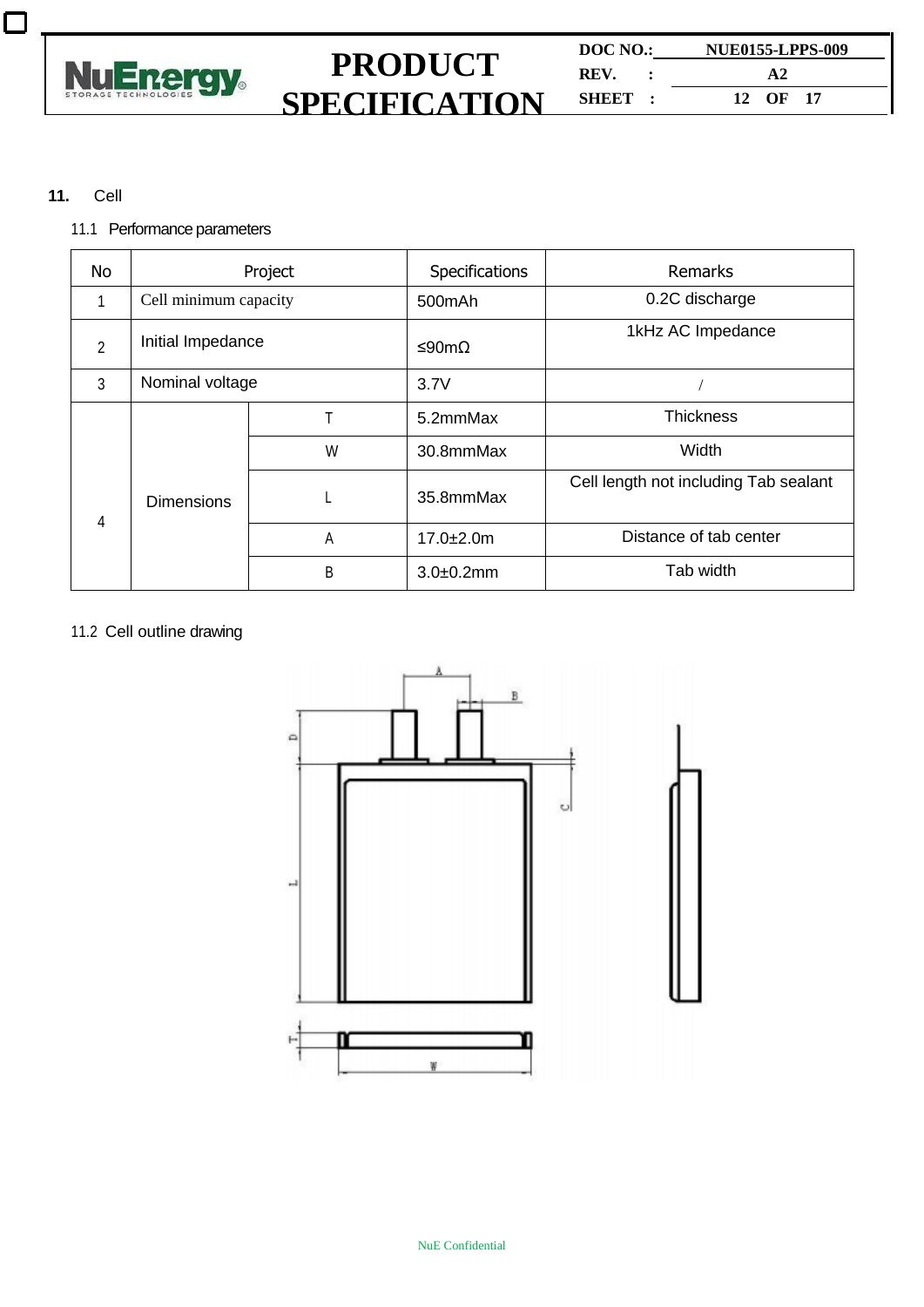

 $\Box$ 

**DOC NO.: NUE0155-LPPS-009 PRODUCT REV. : A2 SPECIFICATION SHEET : <sup>13</sup> OF <sup>17</sup>**

#### **12. Electric Protect Features**

| Item                      | Symbol                 | Content                                                                          | Criterion                     |  |
|---------------------------|------------------------|----------------------------------------------------------------------------------|-------------------------------|--|
|                           | V <sub>DET1</sub>      | Over charge detection voltage                                                    | 4.28±0.05V                    |  |
| Over charge Protection    | tV <sub>DET1</sub>     | Over charge detection delay time                                                 | 0.961.4s                      |  |
|                           | <b>VREL1</b>           | Over charge release voltage                                                      | 4.08±0.05V                    |  |
|                           | V <sub>DET2</sub>      | Over discharge detection voltage                                                 | $3.0 + 0.08V$                 |  |
| Over discharge protection | tV <sub>DET2</sub>     | Over discharge detection delay time                                              | 115173ms                      |  |
|                           | V <sub>REL2</sub>      | Over discharge release voltage                                                   | $3.0 + 0.10V$                 |  |
|                           | V <sub>DET3</sub>      | Over current detection voltage                                                   | 80±10mv                       |  |
| Over current protection   | $I_{DP}$               | Over current detection current                                                   | 1.23.0A                       |  |
|                           | tV <sub>DET3</sub>     | Detection delay time                                                             | 7.211.0ms                     |  |
|                           |                        | Release condition                                                                | Cut load                      |  |
|                           |                        | Detection condition                                                              | <b>Exterior short circuit</b> |  |
| Short protection          | <b>T</b> SHORT         | Detection delay time                                                             | 220380µs                      |  |
|                           |                        | Release condition                                                                | Cut short circuit             |  |
| Interior resistance       | $R_{DS}$               | Main loop electrify resistance<br>$V_c = 4.2 VR_{DS} \le 70 m\Omega$             |                               |  |
| Current consumption       | <b>I</b> <sub>DD</sub> | Current consumes in normal<br>3.0µA Type<br>7.0µAMax<br>operation<br>0V Charging |                               |  |
| 0V Prohibition /allowance |                        | allowance                                                                        |                               |  |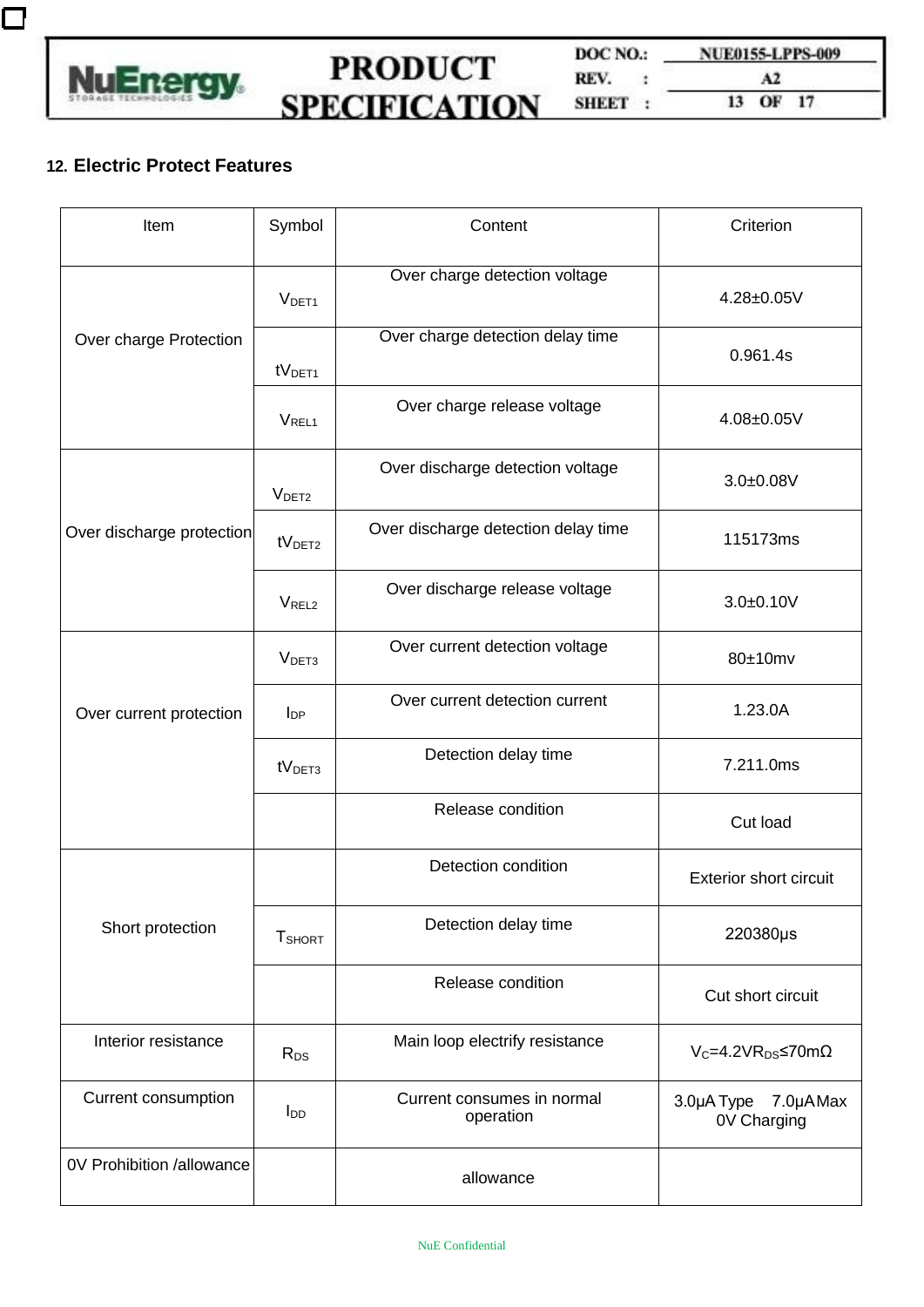

#### **13. Schematic circuit diagram**



### **14. PCB Parts List BOM**

| Item           | Part Name      | Description            | QTY              | Footprint           | Supplier            | Remark |
|----------------|----------------|------------------------|------------------|---------------------|---------------------|--------|
|                |                |                        |                  |                     |                     |        |
|                | U1             | S-8261ABJMD-<br>G3JT2x | 1 <sub>pcs</sub> | SOT-23-6            | <b>SEIKO</b>        |        |
| 2              | U <sub>2</sub> | 8205                   | 1 <sub>pcs</sub> | SOT-23-6            | MT                  |        |
| 3              | R <sub>1</sub> | $470+5%$               | 1 <sub>pcs</sub> | 0402                | Any approved vendor |        |
| $\overline{4}$ | R <sub>2</sub> | 2K±5%                  | 1 <sub>pcs</sub> | 0402                | Any approved vendor |        |
| 5              | C <sub>1</sub> | 0.1uF±10% 25V          | 1pcs             | 0402                | Any approved vendor |        |
| 6              | <b>PCB</b>     | PCBJHY503035-<br>17    |                  | Any approved vendor |                     |        |

### **B+ B-15. PCB Layout PCB**

Top Layer



## Bottom Layer

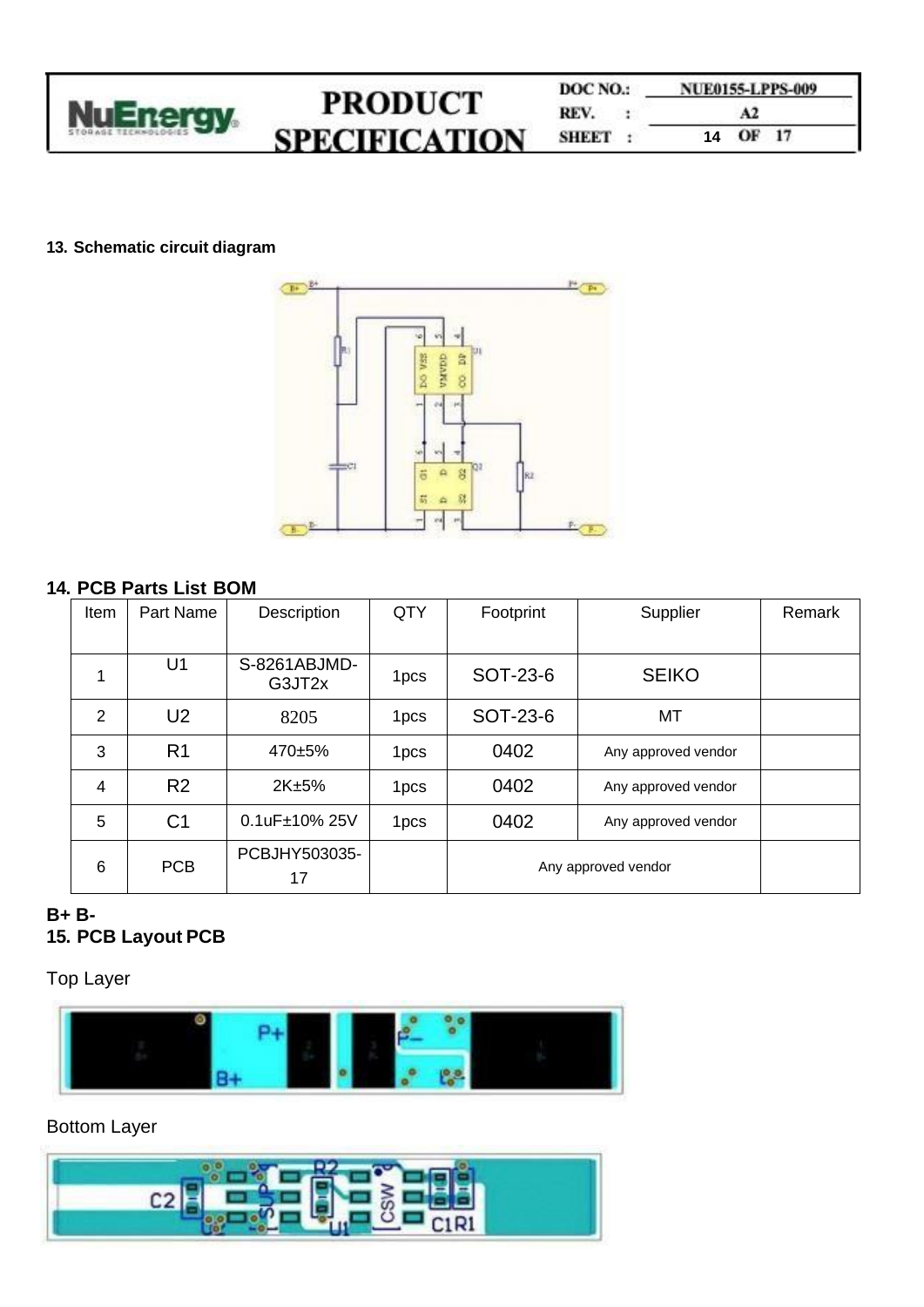

#### **DOC NO.: NUE0155-LPPS-009**<br>**REV.** : **A2 PRODUCT REV. : A2 SPECIFICATION SHEET : <sup>15</sup> OF <sup>17</sup> 15**

## **16. Packaging**

Ċ

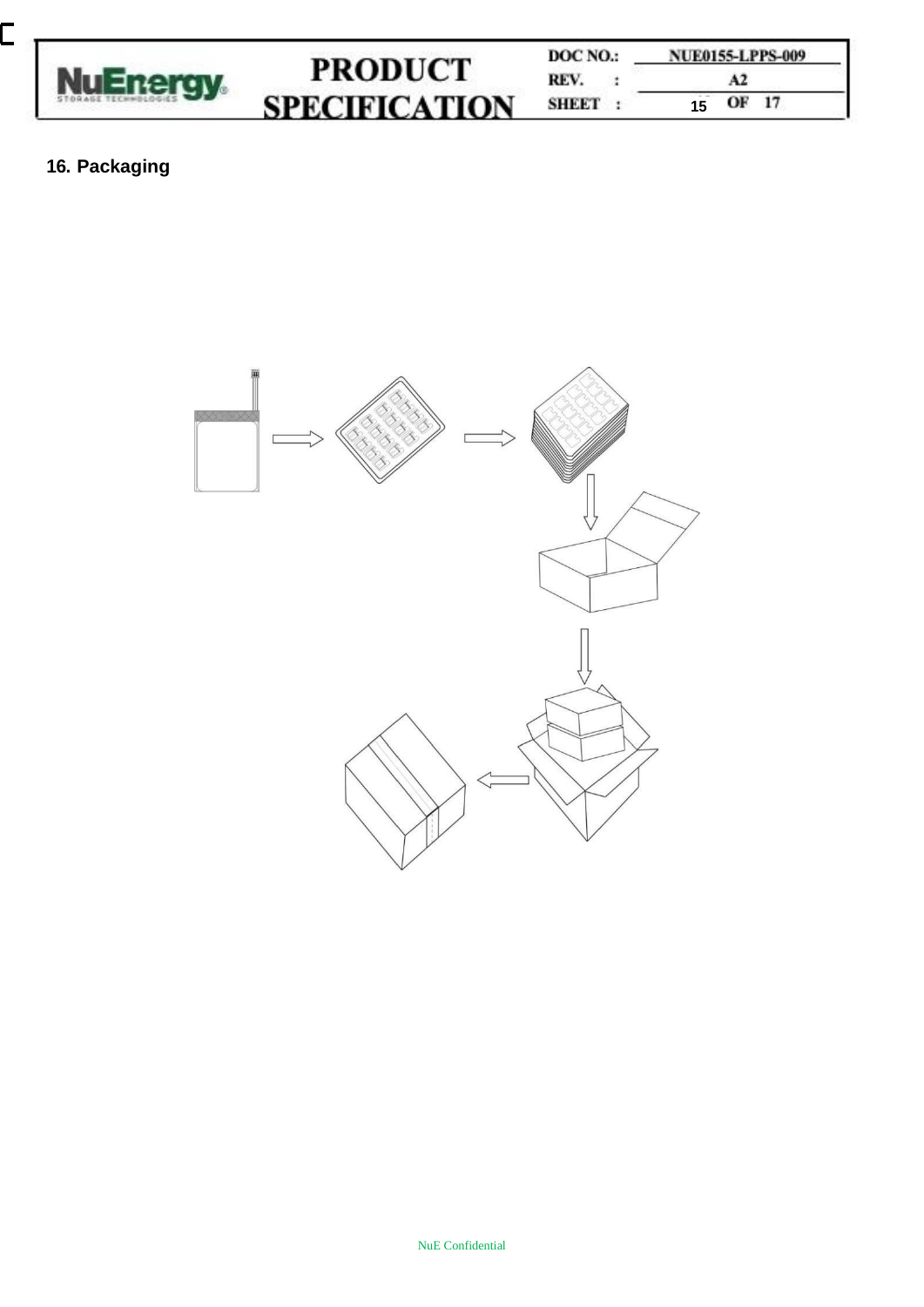

#### **17. Battery Precautions and Safety Instructions**

Please be sure to take to comply with the specifications and the following precautions to use with batteries, if any incidents occur due to not following the specification parameters, and maintenance conditions, NuEnergy Storage Technologies will not accept anyresponsibility. Limited Warranty Period is 1 year from date of manufacture.

- Maintenance: Please use 0.5C charge current to charge up battery to 60% SOC every 3-6 months to prevent over discharge and degradation while in storage. Every 12 months a full cycle shall be performed to prevent degradation.
- Before Use the battery, carefully read the instruction manual and battery labels.
- Needto usethe original battery charger and should be placed in adry ventilated place.
- Such as long-term when not in use, the battery charger to charge state half full, remove the battery from the device and separated, to avoid metal contact with the battery, causing short-circuit or damage to the phenomenon.
- Inuse orduring storage, battery found there has been high fever, leakage, odor, distortion andother anomalies, please stop using it immediately and stay away from the battery.
- Donot short-circuitthebattery positive andnegative, andcareful nottoallowthe battery tomoisture, toavoid danger.
- When using keep away from heat, High pressure environments, and donot beat, hit the battery.

Battery end of life should be immediately removed from the equipment, please properly handle security of spent batteries, do notput intofireor water.